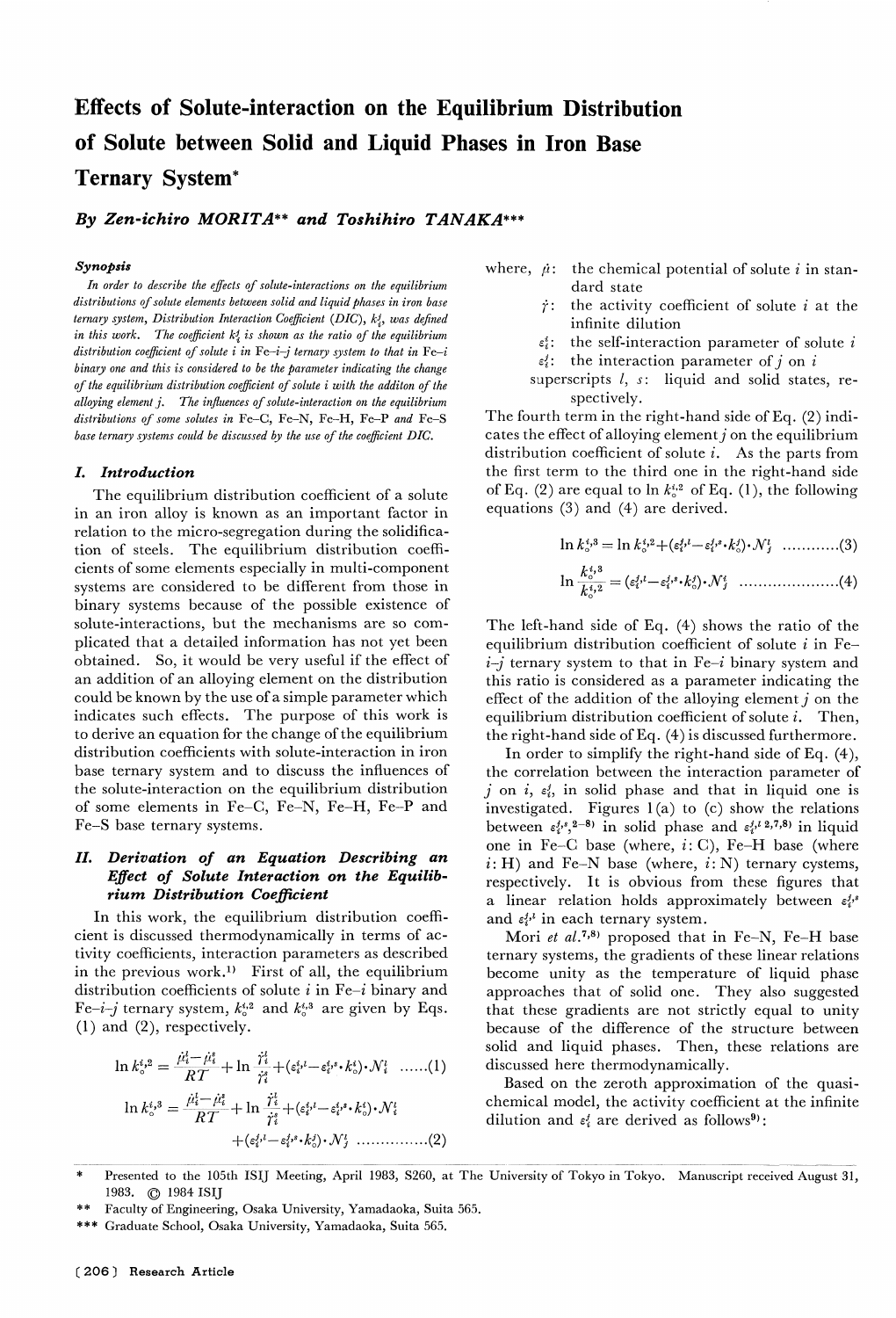

Fig. 1(a). Relation between interaction parameter in liquid iron and that in austenite in  $Fe-C-j$  ternary system.



Fig. 1(b). Relation between interaction parameter in liquid iron and that in austenite in Fe-H- $j$  ternary system.



Fig. 1(c). Relation between interaction parameter in liquid iron and that in austenite in Fe-N- $j$  ternary system.

In ri (in Fe) = W i-3- WFe-i RT wFe-i (5)

RT (6)

where,  $W$ : the interchange energy.

 $\varepsilon_i^j$  :

Also, the equilibrium distribution coefficient of solu i at the infinite dilution is represented by<sup>1)</sup>



Fig. 2. Relation between interaction parameter in liquid iron and that in solid iron in Fe-C base ternary system.

$$
(\ln k_{\circ}^{i})_{\mathrm{Fe-}i,\mathrm{Ni}\to 0} = \frac{\dot{\mu}_{i}^{i}-\dot{\mu}_{i}^{s}}{RT} + \ln \frac{\dot{\tau}_{i}^{i}}{\dot{\tau}_{i}^{s}} \quad \ldots \ldots \ldots \ldots (7)
$$

Combining these equations  $(5)$  to  $(7)$ , the difference between the interaction parameter in liquid phase and that in solid one,  $\Delta \varepsilon$ , is given by Eq. (8).<sup>10)</sup>

$$
\mathcal{A}\varepsilon_i^j = \varepsilon_i^{j,l} - \varepsilon_i^{j,s}
$$
  
=  $(\ln k_0^i)_{F^{c-i}, Ni\to 0} - (\ln k_0^i)_{j-i, Ni\to 0}$  .........(8)

As is obvious from Eq. (8),  $\Delta \varepsilon$  can be obtained from the difference between the equilibrium distribution coefficient of solute  $i$  in Fe-i binary system and that in  $j-i$  binary one. Then, the relation between  $\varepsilon_0^{x,\iota}$ in liquid phase and in solid one which is given by using  $\Delta \varepsilon$  in Eq. (8), i.e.,  $\varepsilon_0^{x,s} = \varepsilon_0^{x,l} - \Delta \varepsilon_0^x$  in Fe-C base ternary systems is obtained as shown in Fig. 2. This figure indicates that a linear relation holds approximately between  $\varepsilon_0^x$  and  $\varepsilon_0^x$ . Also, the gradient of this line obtained by the least square method is 1.03 and it is reasonable that the gradient of this line is approximately equal to unity. Thus, the relation of  $\varepsilon_i^j$  between solid and liquid phases is shown by Eq. (9).

e,' =E'S ..............................(9)

From Eqs. (4) and (9), the ratio of the equilibrium distribution coefficient of the solute  $i$  in Fe- $i$ -j ternary system to that in  $Fe-i$  binary system is represented by the simple equation (10).

$$
\ln k_i^j \equiv \ln \frac{k_o^{i,3}}{k_o^{i,2}} = (1 - k_o^j) \cdot \varepsilon_i^{j,i} \cdot \mathcal{N}_j^{i} \dots \dots \dots \dots (10)
$$

$$
k_i^j \equiv \frac{k_o^{i,3}}{k_o^{i,2}}: \quad \text{Distribution} \quad \text{Interaction} \quad \text{Coefficient} \tag{DIC}
$$

In Eq. (10), the ratio of  $k_0^{i,3}$  to  $k_0^{i,2}$ , that is to say, the parameter indicating the change of the equilibrium distribution coefficient of solute i with the addition of the alloying element j, is defined as  $k_i$ , named Distribution Interaction Coefficient (DIC). Furthermore, the equilibrium distribution coefficient of solute  $i$  in  $Fe-i-j$  ternary system can be obtained from this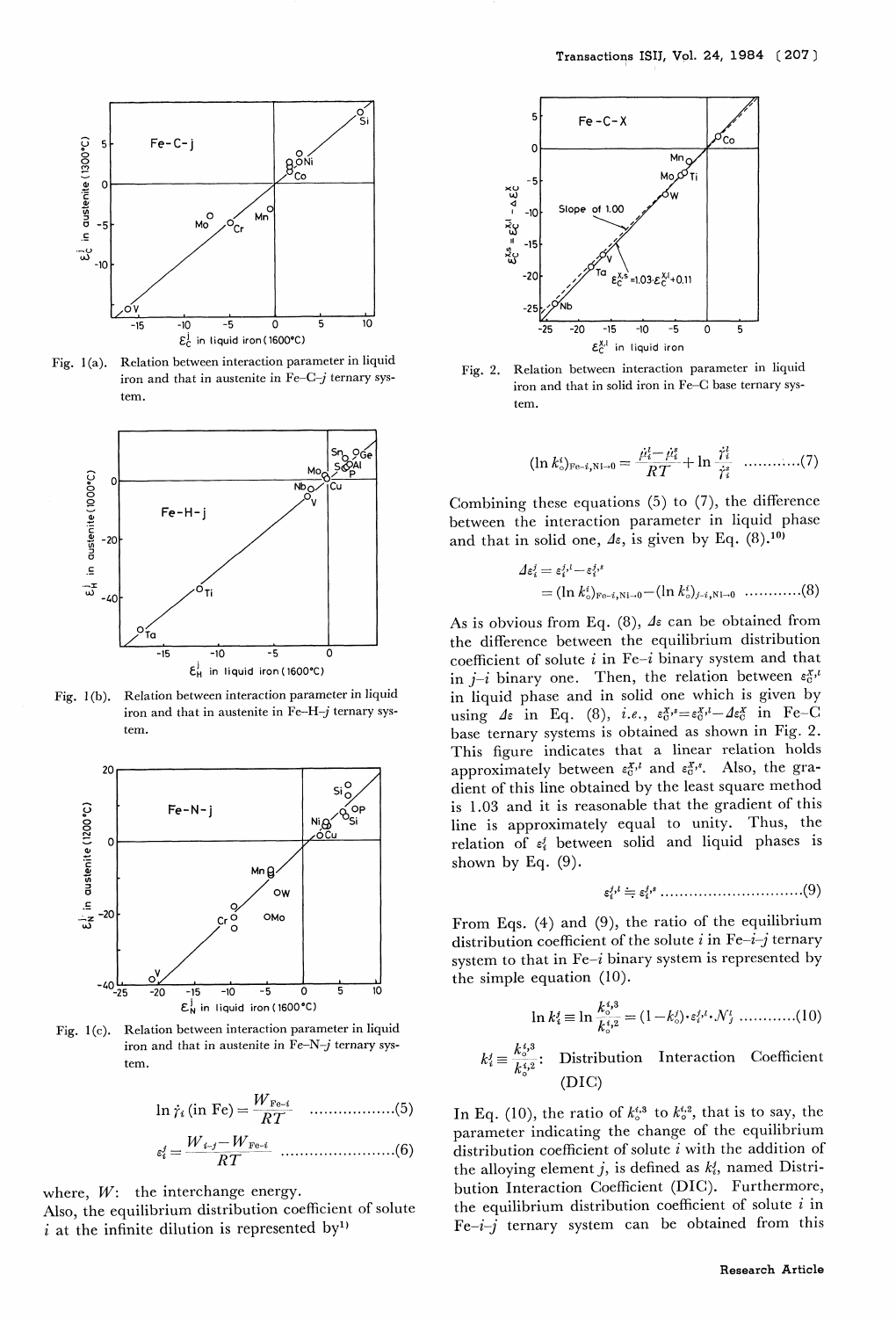coefficient  $k_i^j$  when that in Fe-i binary system is known.

# III. Results and Discussion

1. Effects of Carbon on the Equilibrium Distribution of Various Alloying Elements between Solid and Liquid Phases in Fe-C Base Ternary Systems

Effects of solute-interaction on the equilibrium distribution coefficients in a few kinds of iron alloys are discussed in this section by using the foregoing coefficient DIC,  $k_i^j$ .

First, the change of the coefficient DIC of solute  $i$  with carbon concentration is discussed when the concentration of solute *i* is dilute in Fe-C-*i* ternary system. Then, the equilibrium distribution coefficient of solute  $i$  in Fe-C base ternary system is calculated from the DIC for the carbon concentration range up to the eutectic point on the equilibrium between austenite and liquid phases and also compared with the experimental results.

The change of the coefficient DIC of solute  $i$  with carbon concentration is given by

$$
\ln k_i^c = \ln \frac{k_o^{i,3}}{k_o^{i,2}} = (1 - k_o^c) \cdot \varepsilon_i^{c, i} \cdot \mathcal{N}_c^{i} \dots \dots \dots \dots (11)
$$

Since the concentration of solute  $i$  is considered to be dilute in this work, the values of the equilibrium distribution coefficient of carbon in Fe-C binary system can be used as  $k_{\circ}^{\text{c}}$  in Eq. (11). Besides, the data of  $\varepsilon_i^{0,l}$ , which is valid for the range up to high concentration and at any temperature, must be used, but nothing has been reported. Then, such values are obtained in the following way.

Using the interaction parameter  $\varepsilon_0^i$  at the infinite dilution reported by Sigworth and Elliott<sup>2)</sup> and that at the carbon-saturated state obtained by Neumann and Schenck,<sup>11)</sup> and also assuming that  $\varepsilon_0^i$  is proportional to carbon concentration and the reciprocal of the absolute temperature, the value of  $\varepsilon_c^i$  at arbitrary carbon concentration and temperature can be obtained. In this case, as the interaction parameter reported at the carbon-saturated state is the interaction parameter at constant carbon activity  $\omega_0^i$ , this parameter has to be converted into the interaction parameter at constant concentration,  $\varepsilon_c^i$ , which can be expanded at arbitrary concentration. When the concentration of solute  $i$  is dilute in Fe-C base ternary system, the equation for the conversion of the interaction parameter at constant activity to that at constant concentration is shown by Eq.  $(12)$ ,  $^{12}$ )

$$
\begin{split} (\varepsilon_{\rm c}^{\rm t})_{N_{\rm G}=N_{\rm C}^{\circ}, N_{\rm t}=0} &= \left(\frac{\partial \ln \gamma_{\rm C}}{\partial \mathcal{N}_{\rm t}}\right)_{N_{\rm C}=N_{\rm C}^{\circ}, N_{\rm t}=0} \\ &= \left\{1 + \left(\frac{\partial \ln \gamma_{\rm C}}{\partial \mathcal{N}_{\rm C}}\right)_{N_{\rm t}=0, N_{\rm C}=N_{\rm C}^{\circ}}, \mathcal{N}_{\rm C}^{\circ}\right\} \\ &\cdot \left(\frac{\partial \ln \gamma_{\rm C}}{\partial \mathcal{N}_{\rm t}}\right)_{a_{\rm C}=a_{\rm C}^{\circ}, N_{\rm t}=0} \quad \ldots \ldots \ldots \ldots (12) \end{split}
$$

In this equation, the left-hand side is the interaction parameter at constant concentration and the last term in the right-hand side is the interaction parameter at constant activity. The second term in the parentheses of the right-hand side corresponds to the self-interaction parameter of carbon and this term can be obtained from the change of the activity of carbon with its concentration in Fe-C binary system reported by Ban-ya et  $al$ .<sup>13)</sup>

Finally,  $\varepsilon_c^i$  obtained above has to be converted into The equation for this conversion is given by Eq.  $(13).^{14}$ 

$$
(\varepsilon_i^{\rm c})_{N_i} = (\varepsilon_{\rm c}^i)_{N_{\rm C}} + (\varepsilon_{\rm Fe}^{\rm c})_{N_{\rm Fe}} \dots \dots \dots \dots \dots (13)
$$

In the infinite dilution,  $\varepsilon_i^c$  is equal to  $\varepsilon_0^i$ . However, the last term in the right-hand side of the equation is needed when this conversion is applied at the arbitrary concentration. The last term shows the change of the activity of Fe with carbon concentration and can be obtained from the data by Chipman.15)

Thus, the interaction parameters  $\varepsilon_i^c$  at any temperature and carbon concentration can be obtained. Figure 3 indicates the changes of  $\varepsilon_i^c$  of various elements i with the temperature and carbon concentration corresponding to the liquidus in Fe-C binary system.

Using Eq. (11) and  $\varepsilon_i^c$  obtained above, the change of the coefficient DIC of various elements with the temperature and carbon concentration corresponding to the liquidus in Fe-C binary system can be calcu-



Fig, 3. Change of interaction parameter of various elements with carbon concentration in Fe-C base ternary system.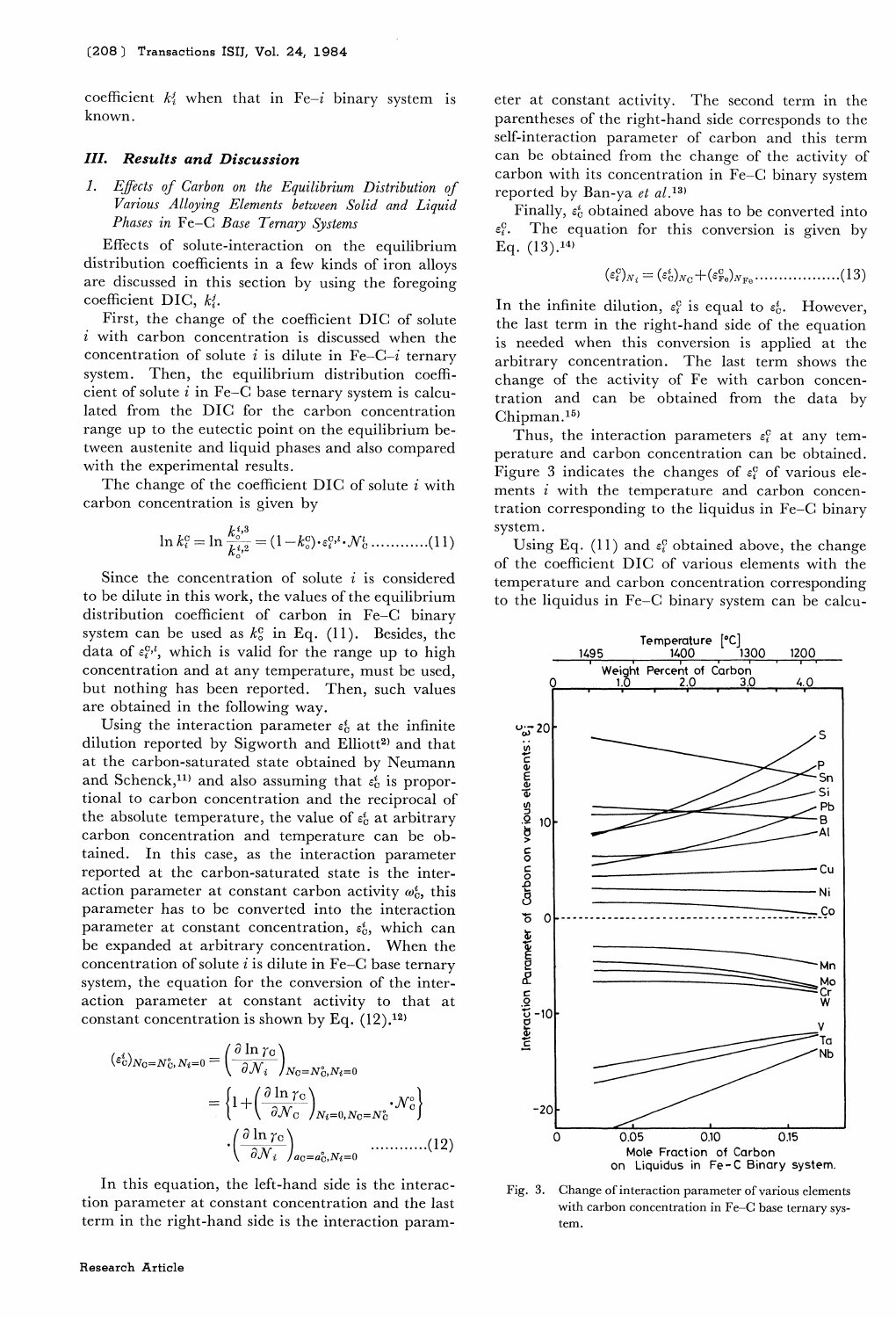lated. The results are shown in Fig. 4. As illustrated in this figure, the coefficients DIC of Si, Al, Ni and so on having the repulsive effects against carbon increase with increasing carbon concentration. On the other hand, the DIC of Cr, V, and so on having the attractive effect against carbon decrease with increasing carbon concentration.

Moreover, the equilibrium distribution coefficients of various elements in Fe-C base ternary system are calculated from the coefficient DIC and the equilibrium distribution coefficient in iron base binary system, and the calculated results are compared with the measured values by various investigators,  $1,16-24$ ) as



Fig. 4. Change of DIC of various elements with carbe concentration in Fe-C base ternary system.

shown in Fig. 5. Here, regarding the data of the equilibrium distribution coefficients of various elements in iron base binary system, the values in the report by Takahashi et  $al.^{25}$  about the equilibrium distribution coefficient are assumed to be approximately equal to the values in binary system and then adopted. In Fig. 5, the solid and dashed lines denote the calculated and experimental results, respectively. This figure indicates that the calculated results obtained from the coefficient DIC are good agreement with the experimental ones in each system.

Thus, the coefficient DIG defined in this work is considered to be useful as the parameter indicating the effects of solute-interaction on the equilibrium distribution coefficient.

# 2. Effects of Various Alloying Elements on the Equilibrium Distribution between Solid and Liquid Phases of Nitrogen and Hydrogen in Fe-N, H Base Ternary Systems

It is important to know the equilibrium distribution behaviours of gaseous elements in relation to various phenomena during solidification of steels, but little information has not been obtained so far concerning this problem. Then, the purpose of this section is to discuss the effects of various alloying elements on the equilibrium distributions between solid and liquid phases of nitrogen and hydrogen in iron base ternary system by using the foregoing DIC.

The variation of the DIG of nitrogen and hydrogen with the concentration of various alloying elements in Fe-i-X ternary stem  $(i: N \text{ or } H)$  is represented by Eq. (14).

$$
\ln k_i^x = \ln \frac{k_o^{t,3}}{k_o^{t,2}} = (1 - k_o^x) \cdot \varepsilon_i^x \cdot k \cdot \mathcal{N}_x^t \quad \dots \dots \dots (14)
$$

 Since the solubility of nitrogen and hydrogen in solid and liquid alloys is considerably small, the effects of these gaseous elements on the distribution of the alloying element  $X$  between solid and liquid phases can be neglected. Then, in this work, the value of  $k_{\circ}$  in Fe-X binary system was used as  $k_{\circ}$  in Fe-X-i ternary system in Eq. (14). Also the data of Sigworth and Elliott,<sup>2)</sup> Ban-ya et al.<sup>26,27)</sup> and Morita et al.<sup>28)</sup>



Fig. 5. Change of the equilibrium distribution coefficient of some elements with carbon concentration in Fe-C base ternary system.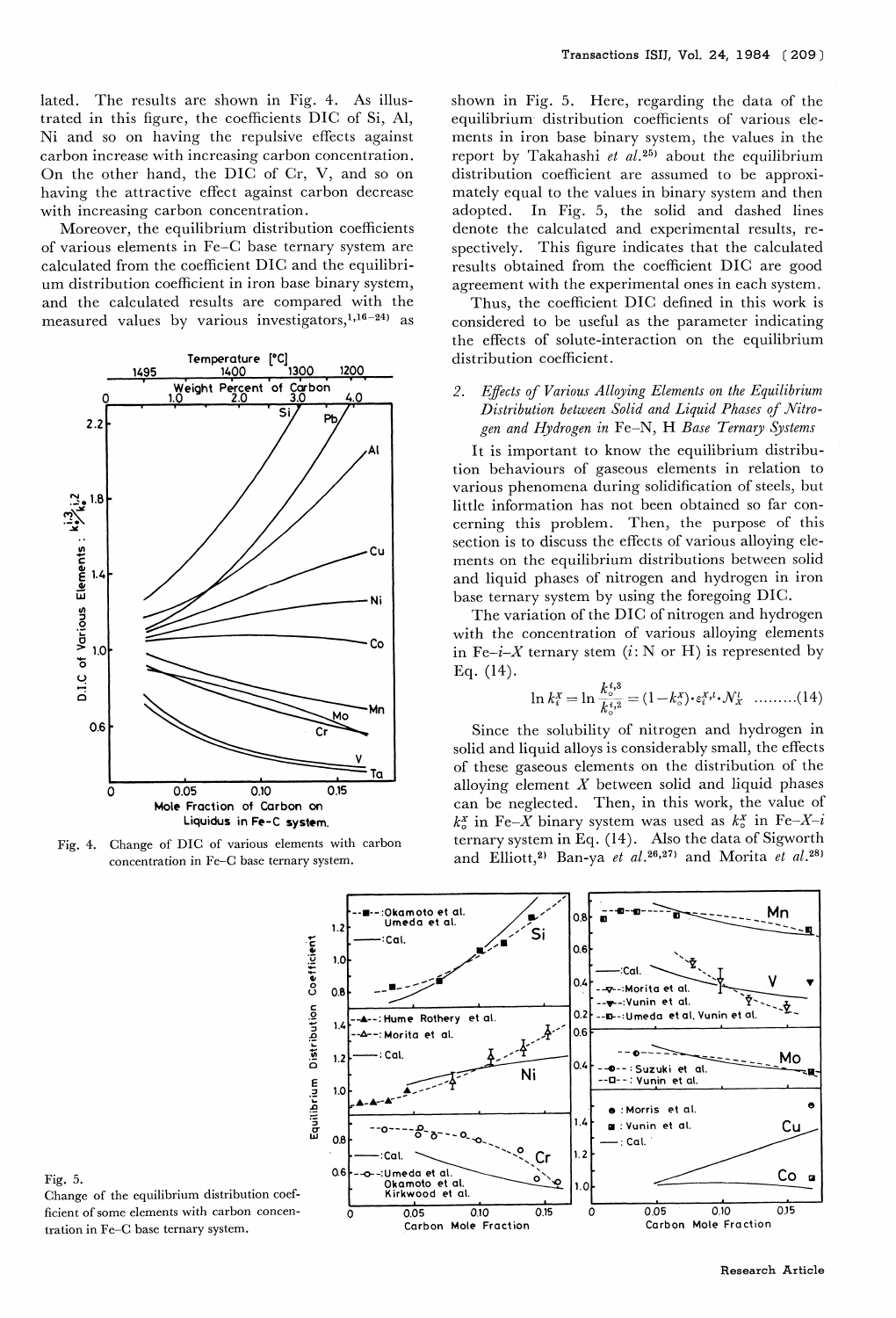

Fig.  $6(a)$ . Change of DIC of nitrogen with the concentraltion of alloying elements.



Fig. 6(b). Change of DIC of hydrogen with the concentration of alloying elements.

were used as  $\varepsilon_i^x$ . Figures 6(a) and (b) show the variations of the coefficient DIC of nitrogen and hydrogen with the concentrations of various alloying elements in Fe-N and Fe-H base ternary system, respectively. In these figures, solid lines are the calculated results when  $\alpha$  phase is assumed to crystallize out of liquid solution and the values of  $k_{\circ}^{x}$  for  $\alpha$  phase are used in Eq. (14). Similarly, chain lines show the calculated results when the primary crystals are presumed to be  $\gamma$  phase. It is obvious from these figures that C, Si and so on indicating the repulsive effects against N and H increase the DIC of these gaseous elements, and on the other hand Cr, Ti and so on showing the attractive effects against N and H decrease the DIC of these gaseous elements. When the equilibrium distribution coefficients of nitrogen and hydrogen are

calculated from the coefficient DIC, the values of the equilibrium distribution coefficient of these gaseous elements in iron base binary system can be obtained from the solubility curves of these elements in pure iron, as discussed in the previous work.<sup>1)</sup>

## 3. Application of the Coefficient DIC to the Equilibrium Distribution of P and S between Solid and Liquid Phases in Iron Base Ternary System

Although the concentrations of P and S are dilute in steels generally, these elements are known to play an important role in relation to the micro-segregation. So, many studies have been carried out in order to make clear the mechanisms of their segregations and also to improve them. However, the influences of various alloying elements on the equilibrium distributions of P and S have not yet been known quite well. In this section, these kinds of effects are discussed by using the foregoing coefficient DIC when the concentrations of P and S are dilute in  $Fe-i-X$ (i: P or S) ternary system. The change of DIC of P and S with the concentration of the alloying elements in Fe-i-X ternary system (i: P or S) is given by Eq. (15).

$$
\ln k_i^x = \ln \frac{k_o^{i,3}}{k_o^{i,2}} = (1 - k_o^x) \cdot \varepsilon_i^x \cdot k_i^y \quad \dots \dots \dots (15)
$$

As the concentrations of P and S are considered to be dilute in this work, the equilibrium distribution coefficient of the alloying element in iron base binary system can be used as  $k_0^x$  in Eq. (15), as described in the last section. Also, the data of Sigworth and Elliott<sup>2</sup> and Ban-ya et al.<sup>29</sup> were adopted as  $\varepsilon_i^X$ . The changes of the coefficients DIC of P and S with various alloying elements are shown in Figs. 7(a) and (b) in Fe-P and Fe-S base ternary system, respectively. In these figures, solid lines and chain ones indicate the calculated results for  $\alpha$  phase and  $\gamma$  one, respectively. As can be seen from these figures, the elements denoting the repulsive effects against P and S, e.g., C, Si, and so on, increase the DIC of P and S, while the elements indicating the attractive effects against P and S,  $e.g., Cr, V, and so on, decrease$ those of P and S.

Thus, it is obvious that effects of solute-interaction on the equilibrium distributions of N, H, P and S, which are intimately concerned with the microsegregation of steels, can be discussed by using the coefficient DIC.

### Iv. Summary

In order to describe the effects of solute-interaction on the equilibrium distribution of solute elements between solid and liquid phases in iron base ternary system, the coefficient DIC,  $k_i$ , which is defined as the ratio of the equilibrium distribution coefficient of solute i in Fe-i-j ternary system to that in Fe-i binary one, was derived. This coefficient DIC is considered to be the parameter indicating the change of the equilibrium distribution coefficient of solute  $i$  with the addition of j.

The effects of solute-interaction on the equilibrium